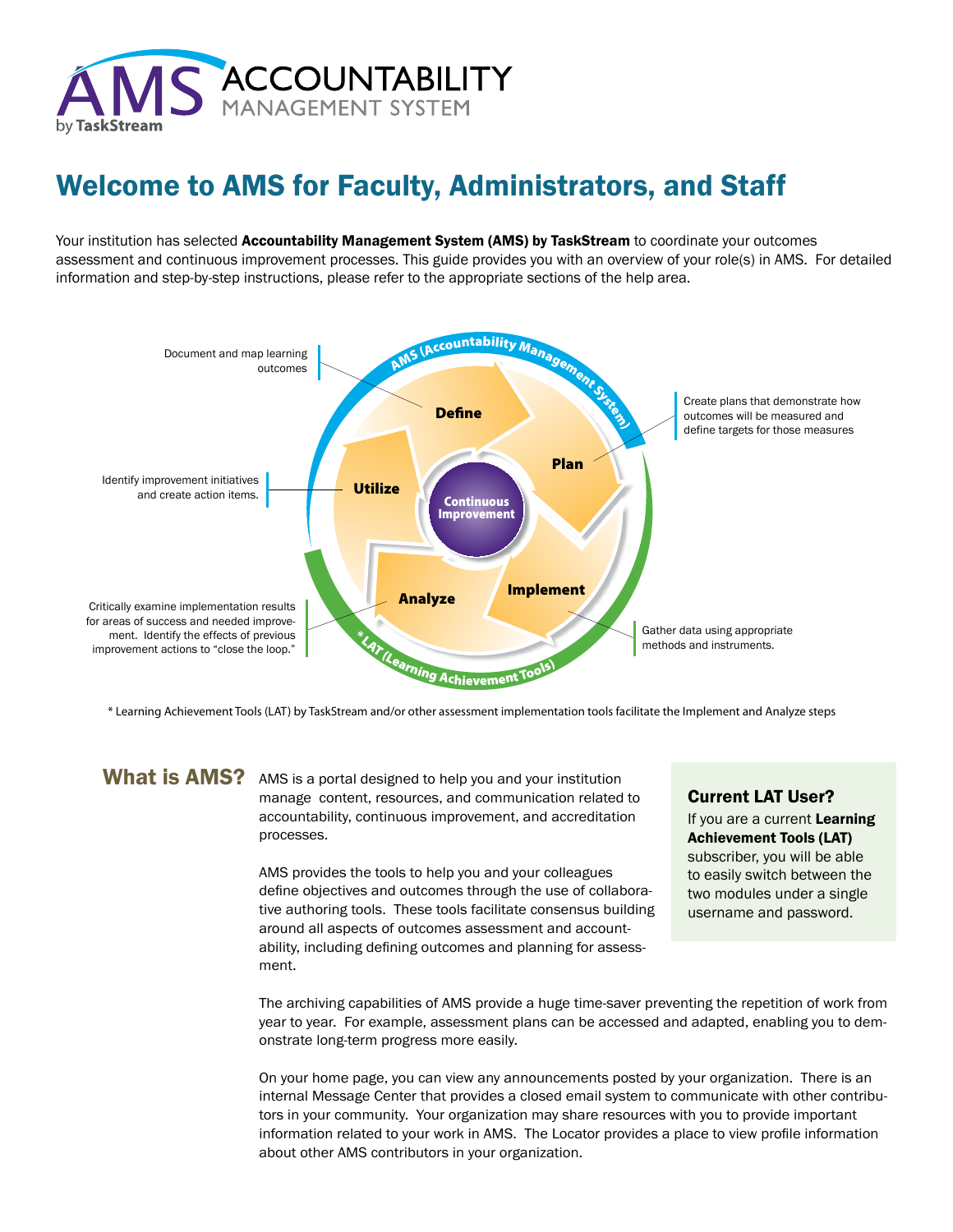### What is Outcomes Assessment and Accountability?

AMS can be used for outcomes assessment management that is independent from or part of a larger accountability or accreditation process.

No matter how your institution decides to use AMS, AMS will help showcase the effectiveness of what your institution is accomplishing. In this way, outcomes assessment is a great opportunity for participants to think about what they are doing. Frequently, this process and the discussion it encourages lead to continuous improvement to create an even more successful entity.

The ideal result and ultimate purpose of accountability and outcomes assessment is to improve the learning environment, not evaluate individual faculty or the students. Organizational effectiveness is often measured by looking at the effectiveness of the units of the institution.

### How do you get access to work in AMS?

As a member of a department or division that is using AMS in your organization's accountability process, you will require an AMS account. Your organization will provide you with the information necessary to access the AMS system.

Your AMS account will be associated with the participating area(s) (e.g. academic program, non-academic division, etc.) in which you participate. For example, if you are part of the Electrical Engineering department, you will register your AMS account within the Electrical Engineering organizational area. You will be given separate instructions for this process.

An AMS Coordinator may assign you one or more workspaces depending on your areas of responsibility. Workspaces are lists of requirements to which your participating area needs to add content. Workspaces can be accessed by multiple members of your participating area. For example, if you are a member of the Electrical Engineering participating area, the workspaces that you work in will be assigned to the Electrical Engineering participating area and you will share it with other members within Electrical Engineering that have permissions to access the workspace.

#### What is your role in Add and View Content AMS?

You will be working, in conjunction with other members of your participating area, within at least one workspace. This workspace will define the requirements to which your participating area needs to respond. Your participating area may be assigned more than one workspace.

The structure and guidelines that accompany the requirements are specified by the AMS Coordinator who has set up the workspace that you will be using. Since you will be sharing the workspace with other members of your participating area, there are some important things to keep in mind.

There are two levels of permissions that you may be given for each workspace. You may be given only the ability to view the contents of the workspace or you may be granted editing access, as well. You can determine which level of access you were given by looking at the links associated with the workspace on your home page. No matter which level of access you are given, you will also be able to participate in discussions with other members of your participating area around each requirement.

The discussion area is a very important part of your workspace. It provides an environment for you and your colleagues to discuss the content that you are including. If you have view only access, then the discussion areas provide a place for you to offer your suggestions and insights for the included content.